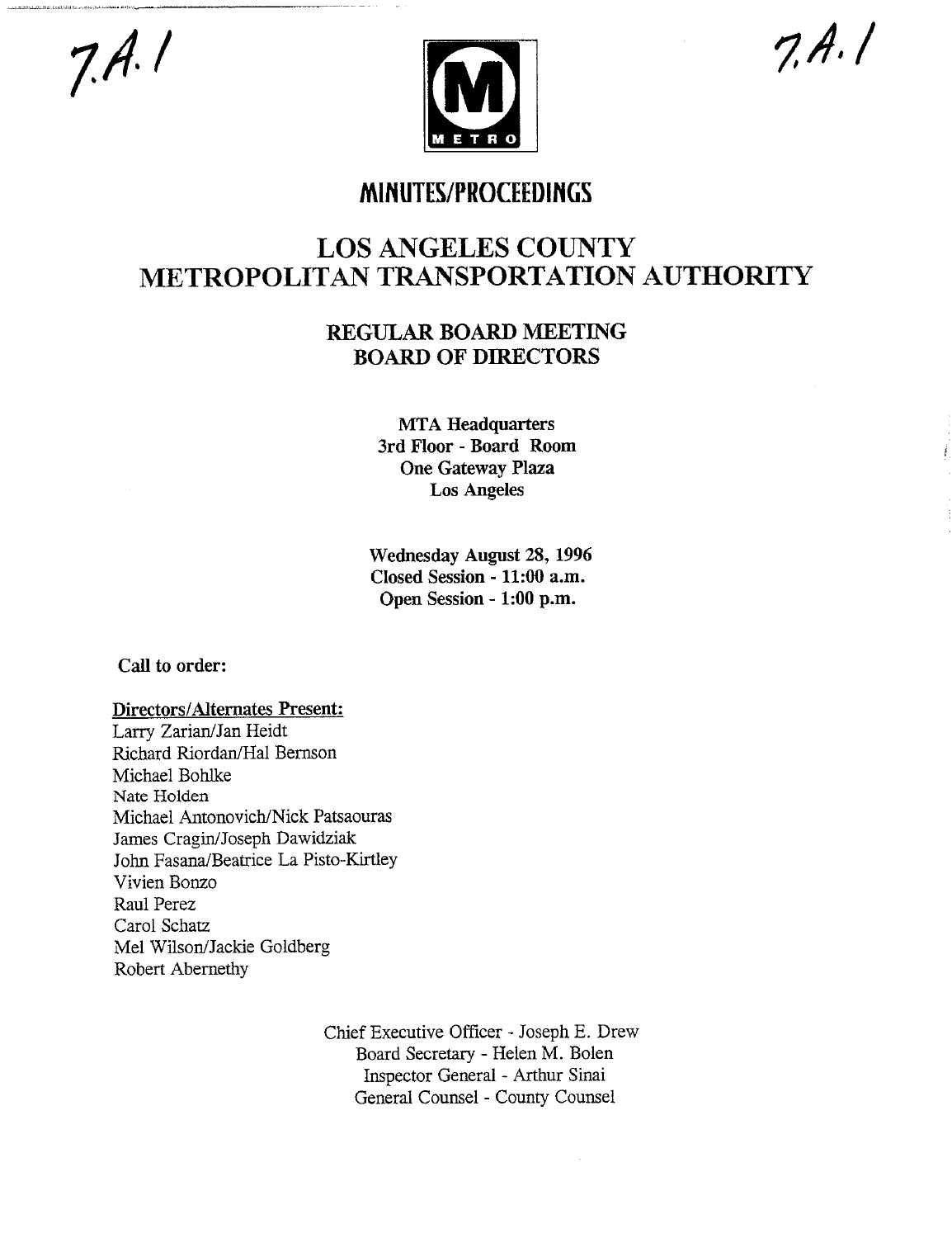#### I. CLOSED SESSION

- A. Conference with Real Property Negotiator(s) concerning Price and/or Terms of Payment G.C. 54956.8:
	- $1.$ Metro Blue Line Willow Street Station - Joint Development Project with the City of Long Beach.

Price/Terms of Payment NO REPORT

2. Metro Rail Project, Segment 3 East Side Extension (Red Line) Aner Iglesias and William Miguel Parcel No. ED-131 1817 East First Street Los Angeles, CA

> **APPROVED JUST COMPENSATION IN THE AMOUNT OF** \$344,480.

3. Metro Rail Project, Segment 3 East Side Extension (Red Line) Overseas Investment Group, Inc. Parcel No. EE-281 339 N. Fickett Street Los Angeles, CA

**APPROVED OFFER OF JUST COMPENSATION**

Metro Rail Project, Segment 3 North Hollywood  $4.$ (Red Line) MCA, Inc. Parcel C3-779 4029-4055 Lankershim Boulevard Universal City, CA

**APPROVED JUST COMPENSATION AND FINAL ADMINISTRATIVE SETTLEMENT OF \$i MILLION.**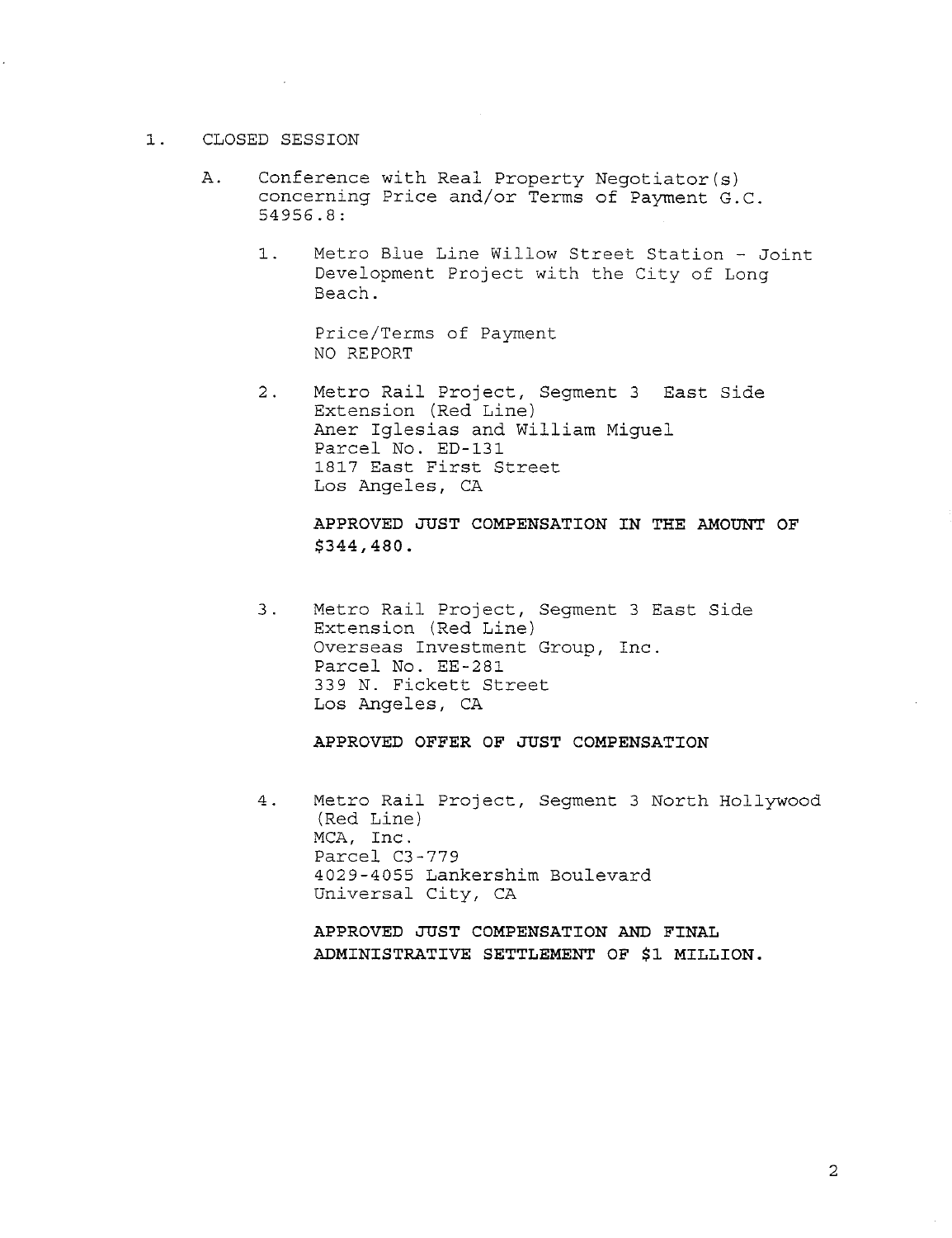- B. Conference with Legal Counsel Existing Litigatio  $-G.C. 54956.9 (a)$ 
	- $1.$ Poggio v. MTA Superior Court Case No. BC113168
	- 2. Romeyn v. MTA Superior Court Case No. BCI16002
	- 3. Cornelius v. MTA Superior Court Case No. B094962
	- Kajima v. MTA 4. Superior Court Case No. BC125144
	- 5. Atsuko Hilliard v. MTA Superior Court Case No. BC135849

NO REPORT WAS MADE

- C. Conference with Labor Negotiator G.C. 54957.6
	- !. 0ral Briefing regarding PERS/Social Security Issues with unions

Agency Negotiator: Ronny Goldsmith

- Unions: United Transportation Union Amalgamated Transit Union Transportation Communications Union Teamsters Transit Police Officers' Asso.
- NO REPORT WAS MADE
- 2. Flag Salute
- $3<sup>1</sup>$ Public Comment

Received comment from: J. Barker, J. Walsh, B. D'Amato, M. Barnbaum, J. Whitebrook, J. Siccama, H. Watts, J. Schnederman, and C. Mathis.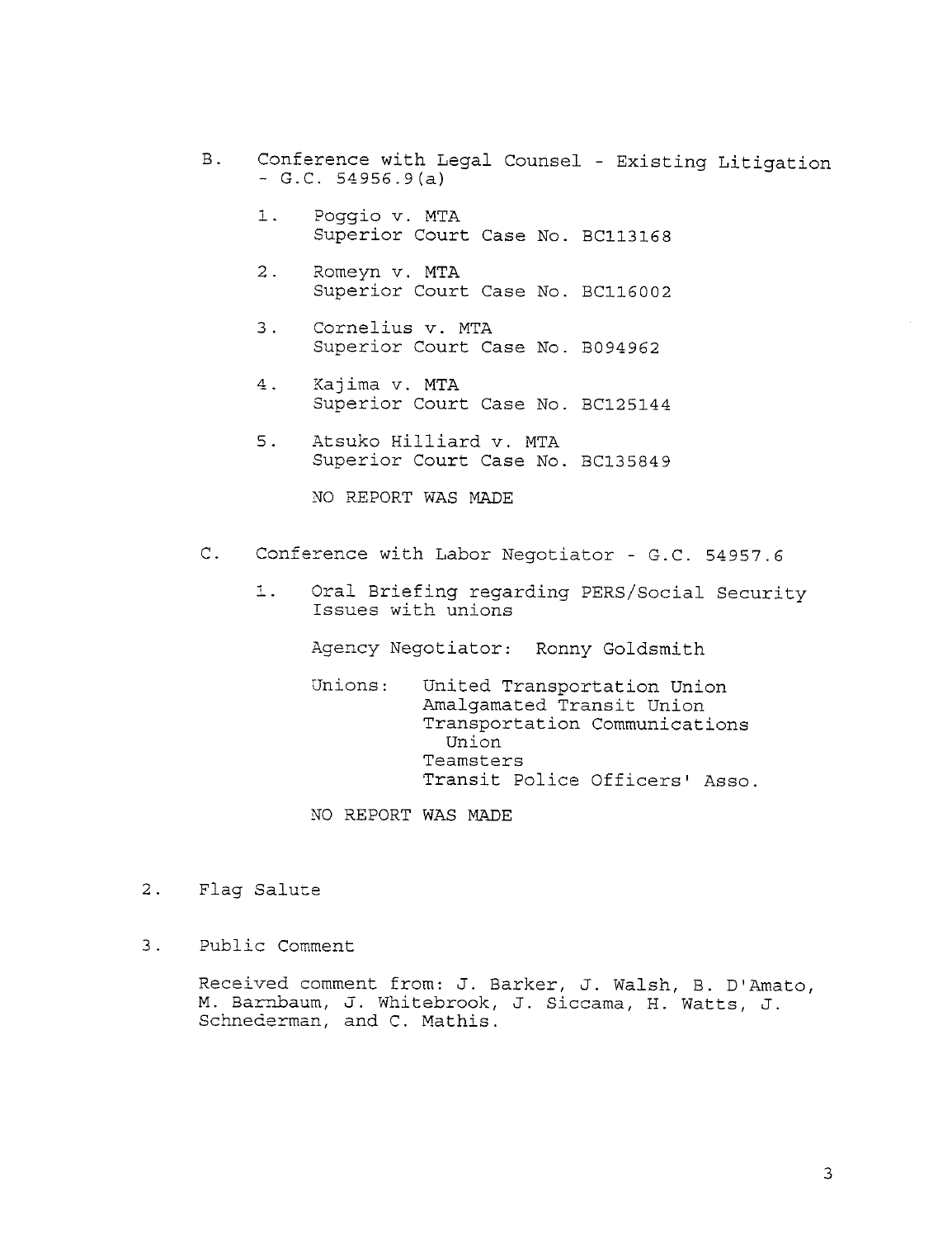#### 4. Chair's Remarks

Chairman Zarian reported on the top to bottom organization study. A committee comprised of Board members has been appointed to work with staff and the firm of Coopers & Lybrand has been hired as an outside consultant.

Chairman Zarian introduced representatives from Coopers & Lybrand. They commented that interviews should be completed and an assessment made in 60 days.

Director Cragin suggested contract employees be contacted and was told this would be part of the study. Director Patsaouras suggested Coopers & Lybrand contact Helen M. Bolen of the Secretary's Office for copies of the two studies on this subject done by the former RTD.

- 5. Chief Executive Officer's Report
	- A. Upcoming Events and Issues

CEO Drew reported on the Gateway to Giving campaign by MTA employees which raised over \$300,000 for nine organizations.

CEO Drew also reported on the problems with CNG buses and the recertification of the fuel system. Staff indicated progress was being made and additional pressure testing is being done. Protective shields were being placed this weekend and i0 buses should be back on the street. In 4-6 weeks the entire CNG fleet should be back on the street. Staff also said they had contacted other agencies with CNG buses and/or knowledge to assist in determining the cause of the problems.

CEO Drew referred to a written summary of events and the current status of tunneling in the Santa Monica mountains. Dr. Eisentein briefed the Board on the C311 contract tunneling as reported by the Tunnel Advisory Panel memo dated August 28, 1996.

Director Patsaouras said that if a contractor wanted to change the means and methods within the specifications in the future, they should be asked about a credit to this agency.

Director Bohlke requested a report back on claims made by contractors for "differing site conditions."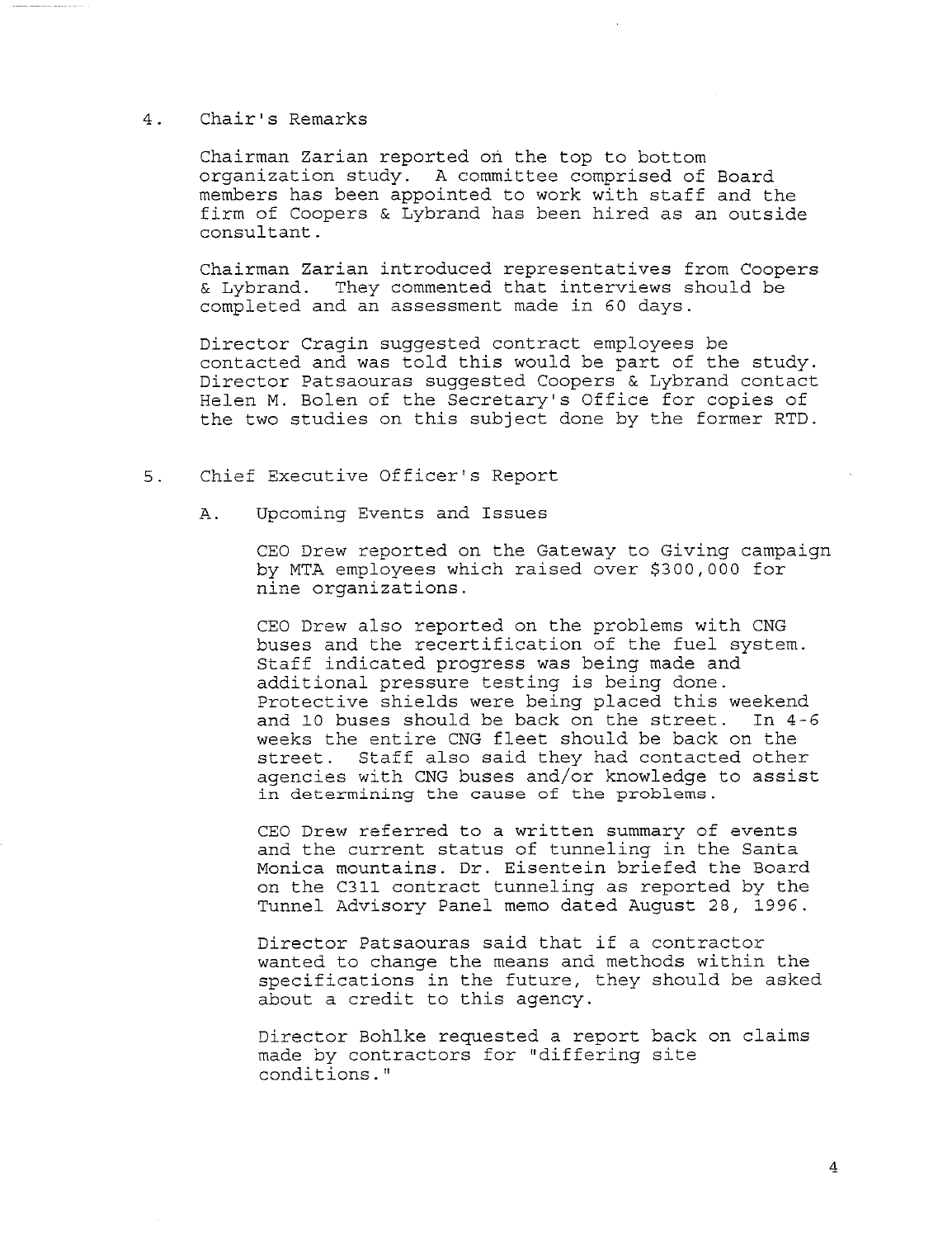#### 6. Director Special Items

**ANTONOVICH:** Motion to name the Gateway Corner Park, located at Cesar Chavez and Vignes Streets, the "Richard Alatorre Park"

Director Patsaouras made a motion to name the corner park located at Cesar Chavez and Vignes Street "Richard Alatorre Park." Director Bohlke questioned the naming of locations without a policy in place. He made a motion, which was seconded, to refer this to the Executive Management Committee for establishing criteria for policy.

Director Riordan spoke in favor of Director Patsaouras' motion but that a policy be put in place prior to future actions.

Director Abernethy made a substitute motion to take no action but refer the matter to the Executive Management Committee for establishment of a policy. This motion failed due to lack of a second.

On a Roll Call vote, with Directors Abernethy abstaining and Directors Alatorre and Dana absent, the Board approved naming the park located at the corner of Cesar Chavez and Vignes Street the "Richard Alatorre Park" and referred to the Executive Management Committee the issue of establishing criteria and protocol for naming of assets/locations.

#### 7. APPROVED:

- A. Minutes of Regular MTA Board Meeting held July 24, 1996;
	- 2. CARRIED OVER CAC meeting held July 24, 1996;
- **B**. Consent Calendar: Items considered and approved without amendment: Items 9-12, 14, 16-19, 29, 32, and 34-35, with Directors Alatorre and Dana absent.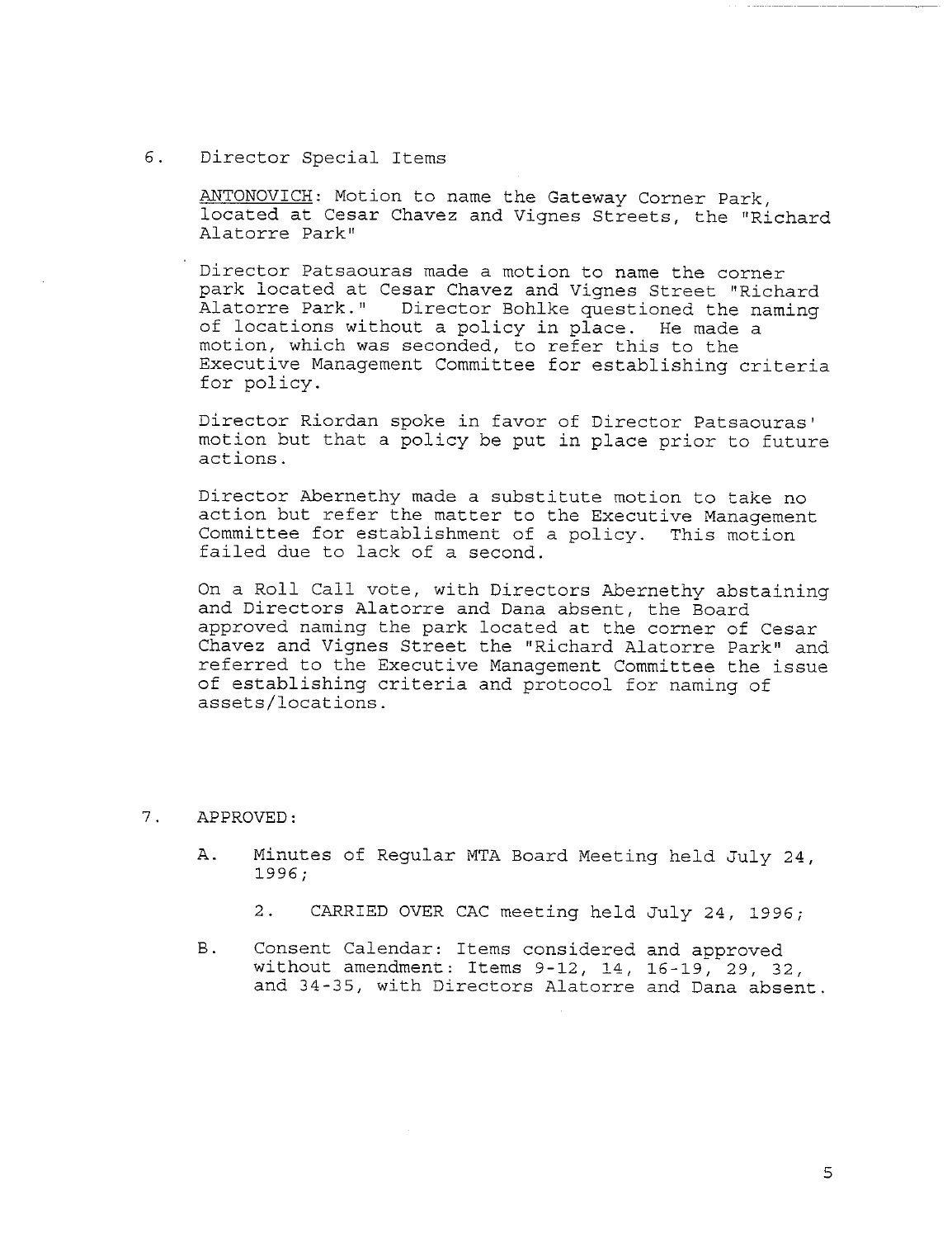#### GENERAL

8. APPROVED six months funding for the second half of the 4<sup>th</sup> year contract with Hertz Claim Management (HCM) for workers' compensation third party administrator claims services commencing September 1, 1996, at a cost not-toexceed \$3,000,000.

Nine (9) Directors present with Directors Alatorre, Bohlke, Abernethy & Dana absent.

#### REAL ESTATE & ASSET DEVELOPMENT COMMITTEE

- 9. APPROVED ON CONSENT CALENDAR:
	- Α. terms, conditions and execution of a revised Joint Development Agreement, Amended Disposition and Development Agreement, and Revised Declaration of Restrictions and Grant of Easement Agreement between the MTA and Long Beach Redevelopment Agency covering a **transit parking/retail Joint Development Project at the Willow Street Metro Blue Line Station;** and
	- $B.$ conveyance of approximately 1.9 acres of MTA owned land located at the NW corner of Willow Street and Long Beach Blvd. to the Long Beach Redevelopment Agency.

#### I0. APPROVED ON CONSENT CALENDAR:

- A. an amendment to the FEIR for the Pasadena-Los Angeles Light Rail Transit Project covering additional parking at the **Pasadena Transportation Center at the Del Mar Station;**
- B. issuance of a Notice of Determination; and
- C. the principles of the Transportation Center Memorandum of Understanding between the City of Pasadena and the MTA and execution of all necessary documents, subject to approval of Counsel.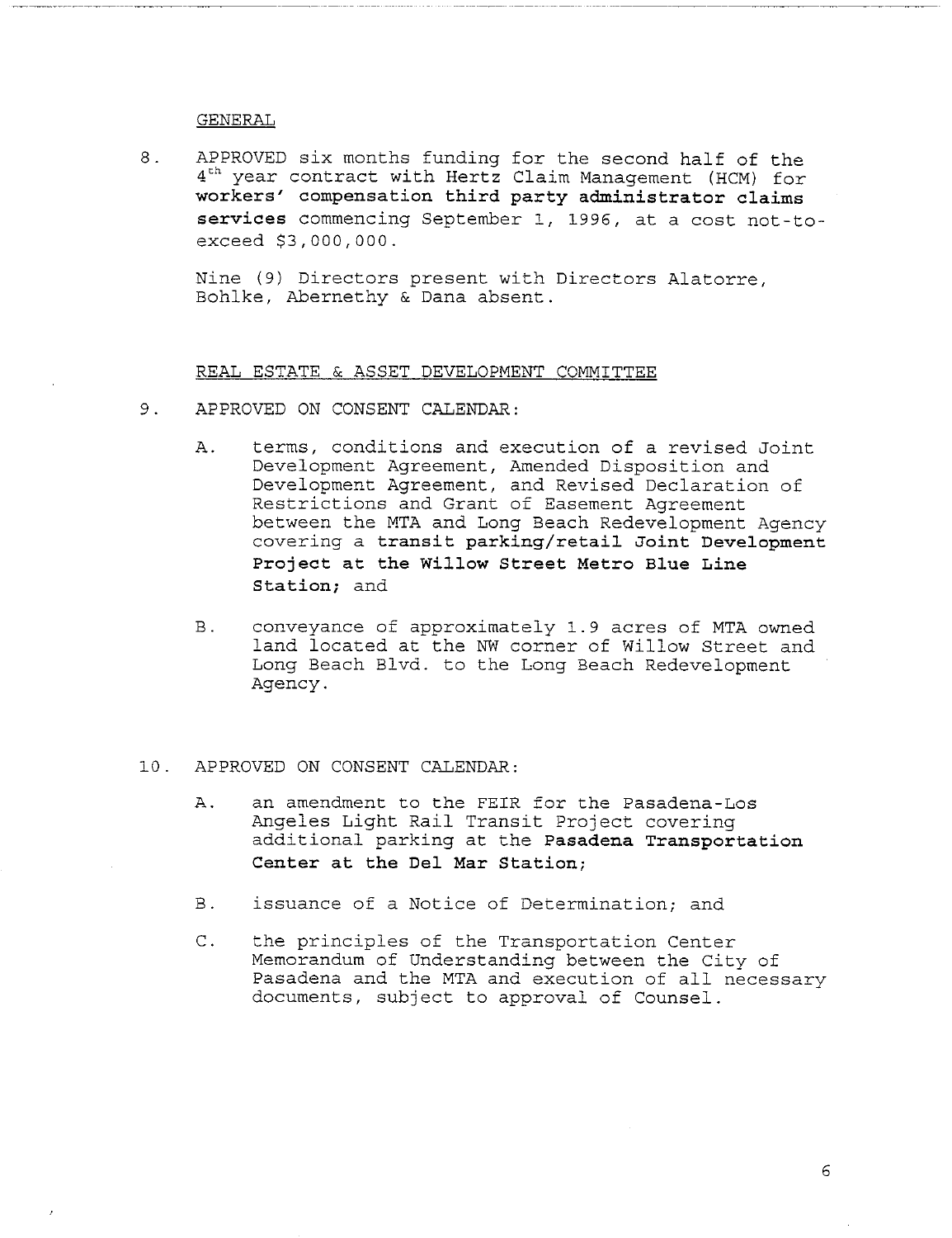#### FINANCE & BUDGET COMMITTEE

- 11. APPROVED ON CONSENT CALENDAR acquisition of compute hardware, software and services for FY 1997 for an amount not-to-exceed \$4 million, with:
	- A. the County of Los Angeles contract (No. 54399) with NovaQuest Infosystems Corporation, Torrance; and
	- B. California Multiple Award Schedule (CMAS) (Contract Numbers 3-94-70-003, A,C,D,E,F,G,H,I)
- 12. APPROVED ON CONSENT CALENDAR issuance of Revenue **Anticipation Notes (RANS) Series 1996-B** in an amount not-to-exceed \$80 million and authorization to execute all necessary documents.

(Requires vote of Principals Only)

#### OPERATIONS COMMITTEE

13. E. Mann appeared before the Board speaking in favor of a lower load standard and purchase of additional buses to expand service. Appearance of D. Gabbard.

Director Bohlke made a motion, which was seconded by Director Riordan, and amended by Director Wilson, as follows:

RETURN to the Planning & Programming Committee and Operations Committee within 60 days with a report outlining the number of buses that must be purchased in order to get the fleet to a 110% load factor standard; a review of the current load factor standard and possible recommendations for changes; and, a review of pooling of resources in order to add buses to the fleet.

This motion was unanimously approved with Directors Bohlke, Cragin, Schatz, Riordan, Abernethy, Wilson, Antonovich, Bonzo, Perez, Fasana and Zarian present.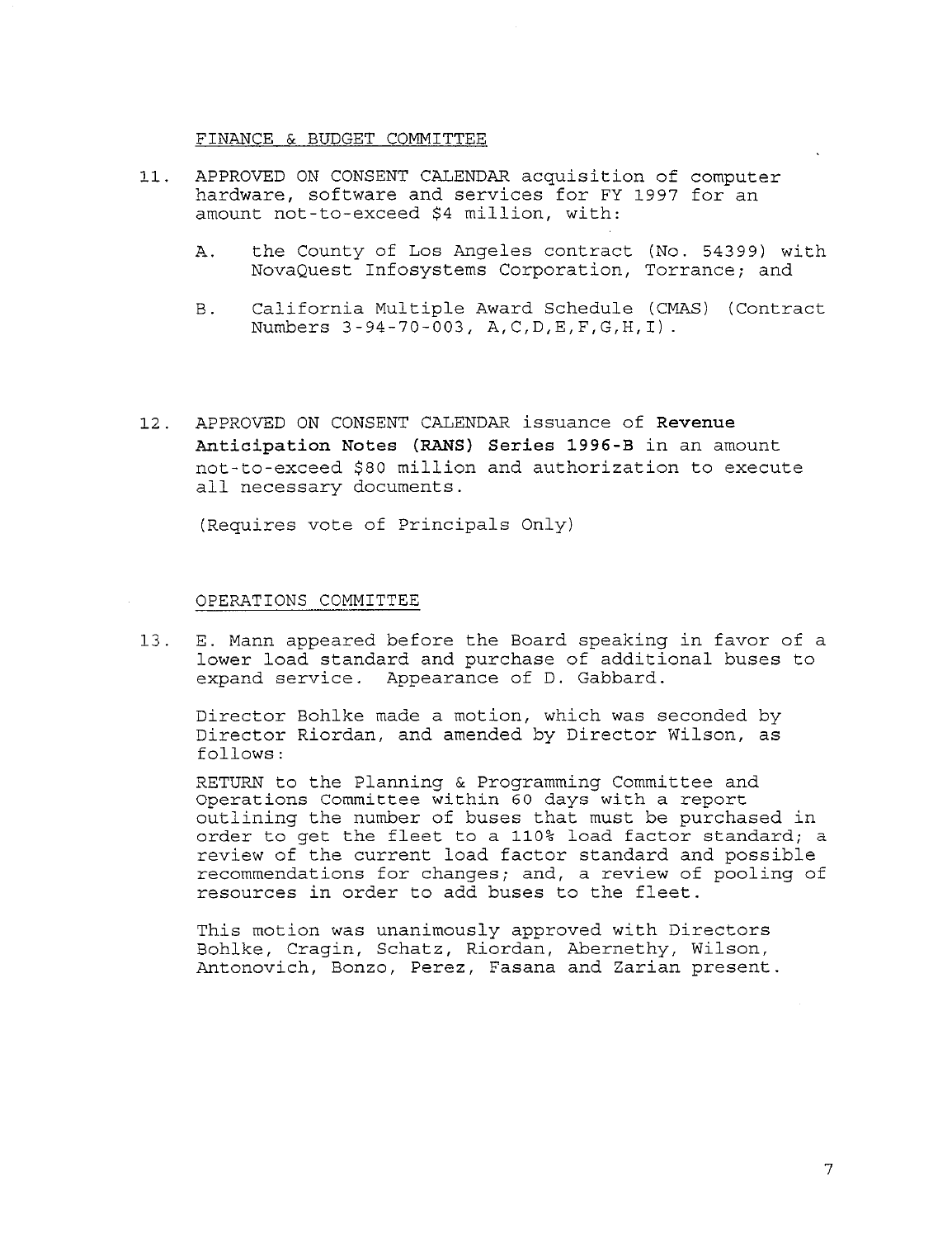On motion of Director Wilson, seconded by Director Bonzo, with ii Directors present, the following action was taken:

APPROVED:

- Adoption of a resolution regarding expenditure of A. funds to relieve overcrowding for the transit dependent (BSIP); and,
- $B.$ execution of an Internal Programming Declaration to allocate funds within the MTA for this project in accordance with the recommended methodology.

#### 14. APPROVED ON CONSENT CALENDAR:

- A. rejection of all bids submitted under Bid No. 03- 9614 by Kathco Products, Monrovia; Unisource, Long Beach; Zellarbach, Norwalk; Waxie Sanitary Supply, San Diego; Easterday Janitorial Supply, Carson; and B & M Enterprises, La Puente, covering procurement of stock paper towel products; and
- B. resolicitation with revised specifications.
- 15. APPROVED award of contracts for a five year lease of high speed copiers, effective September i, 1996, for a total cost not-to-exceed \$2,759,199, to:
	- A. Canon Corporation, Government Marketing Division, Gardena, for one high quality color printer/ copier system, for a not-to-exceed cost of \$141,191;
	- B. Eastman Kodak Corporation, Office Imaging Division, Los Angeles, for one 110DA with color, two IIOA with finisher, and one Lionheart copier, for a not-to-exceed cost of \$1,769,248; and
	- C. Xerox Corporation, United States Customer Operations Division, Rochester NY, for two 5390ASF and one DocuColor 40, for a not-to-exceed cost of \$848,760.

Directors voting Aye: Bohlke, Bonzo, Cragin, Riordan, Schatz, Abernethy, Fasana, Patsaouras, Perez, Wilson, Zarian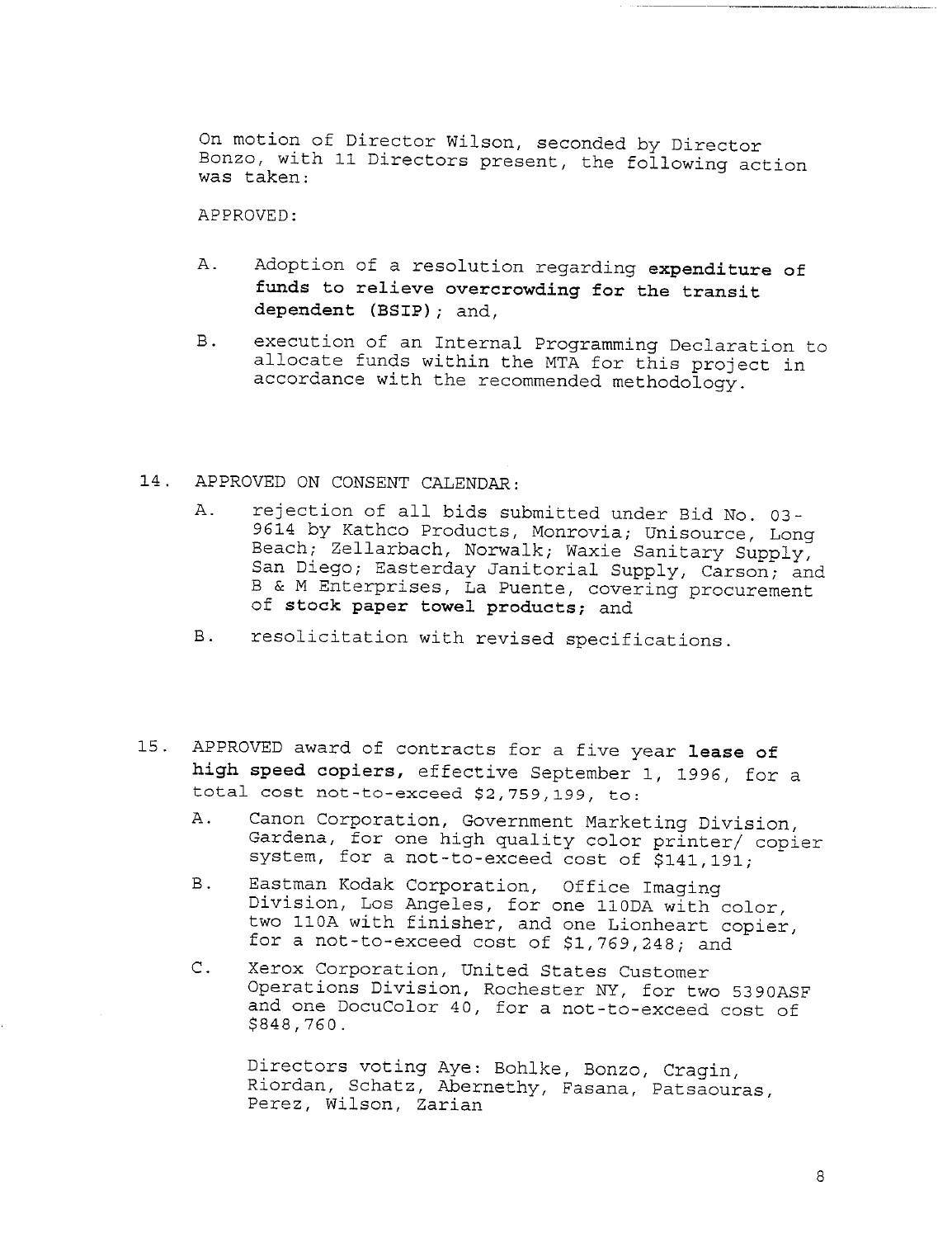16. APPROVED ON CONSENT CALENDAR a contract with Firestone, Inc., Akron, Ohio, covering **lease of tires** and service for the CNG bus fleet for a one-year period at an estimated cost of \$400,000.

This item was reconsidered, questions asked and approved with Directors Bohlke, Cragin, Abernethy, Schatz, Riordan, Patsaouras, Wilson, Fasana, Bonzo, Perez, Zarian present.

- 17. APPROVED ON CONSENT CALENDAR a change order with Neoplan USA Corporation covering voice annunciators, camera **mirror and monitor and computerized wiring of** 78 of the 294 CNG buses at a cost of \$1,786,513.
- 18. APPROVED ON CONSENT CALENDAR award of contract to A & P Construction Co., Torrance, the lowest responsible responsive bidder covering the **replacement of canopy paneling** for six Metro Blue Line stations located at Pico Blvd., Grand Ave., San Pedro, Washington Blvd., Vernon Ave. and 103<sup>rd</sup> Street, for a fixed price of \$397,364.
- 19. APPROVED ON CONSENT CALENDAR award of a fixed price contract to Accen< Landscape Inc., Gardena, covering trash removal services for Metro Blue and Green Line **rights-of-way** under RFP 95-35, for a not-to-exceed annual amount of \$133,800 for a one-year period, with three one-year options at the election of the MTA.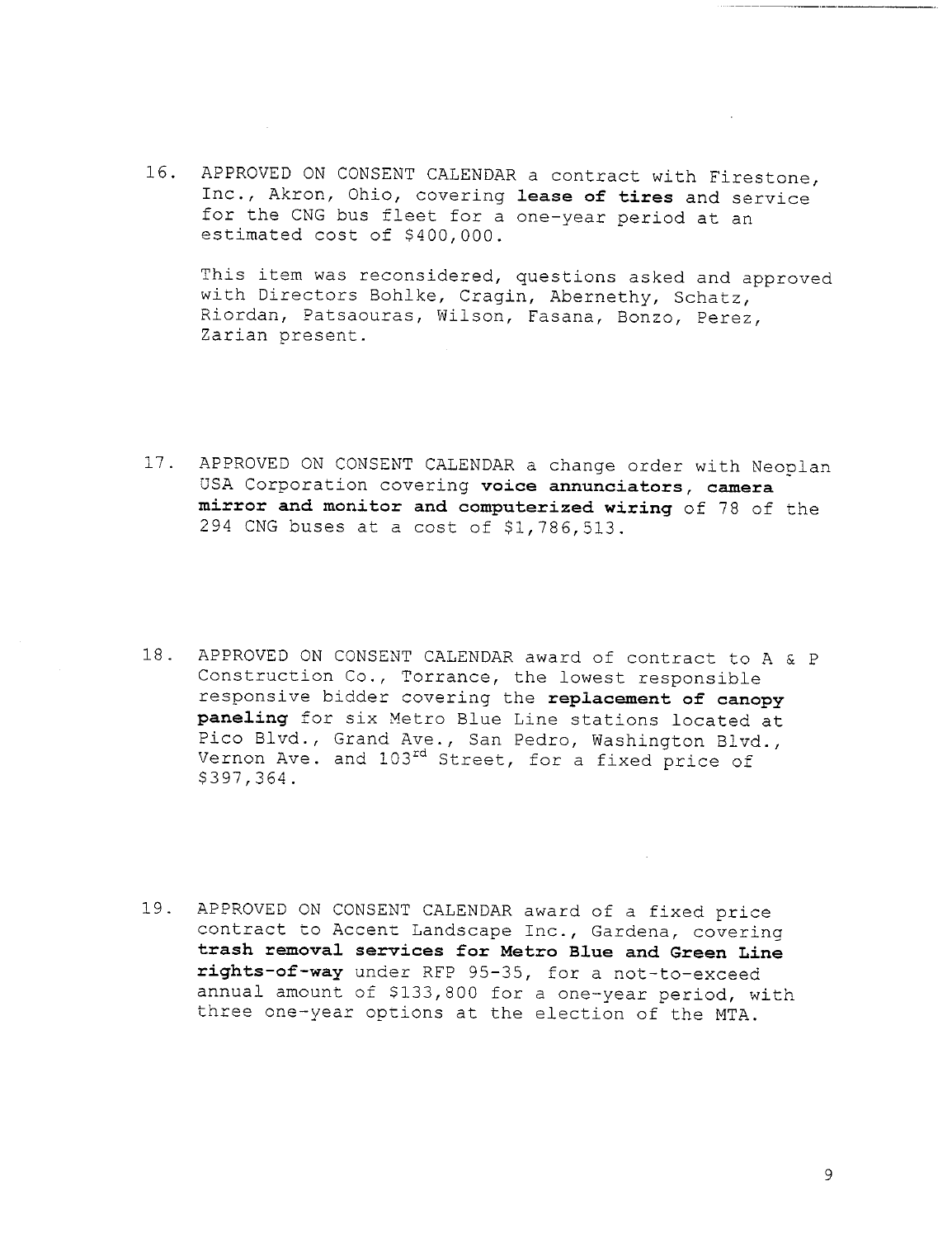- 20. APPROVED freeway service patrol services contracts totaling \$7,654,867, AS AMENDED, to solicit second best and final offers on Beats 18 and 32 and review the evaluation of bids for Beat 14 with a report back in September:
	- A. contracts covering **Metro Ereeway Service Patrol** services effective December 1, 1996:

|    | Beat Contractor        | 3-Year Ceiling |
|----|------------------------|----------------|
|    | 2 US Tow Service       | \$1,220,567    |
|    | 6 Tom John Towing      | 936,714        |
|    | 10 Mike's Club Towing  | 958,003        |
| 22 | Mike's Club Towing     | 926,070        |
|    | 35 Girard and Peterson | 910,103        |
|    | 39 Frank Scotto Towing | 963,325        |

- 40 J and M Towir 1,185 085
- **B**. rejection of all bids submitted for Beats 25 and 38 and resolicitation; and
- $\mathsf{C}$ . extension of existing contracts until a new procurement is complete:

#### Beat Contractor Contract Increase

| 14 Dale's Toe       | \$120,000 |
|---------------------|-----------|
| 18 California Coach | 165,000   |
| 25 City Terrace     | 170,000   |
| 38 Haddick's        | 100,000   |

#### CONSTRUCTION COMMITTEE

21. APPROVED, AS AMENDED, execution of a Memorandum of Understanding between the MTA and the Los Angeles Community Redevelopment Agency covering **economic development programs for the Hollywood Corridor Improvement** Program (HCIP) for a two year period, with boundaries of the HCIP expanded to include the entire Benefit Assessment District area, roughly from La Brea Boulevard on the west to Vermont Boulevard on the east, Franklin Boulevard on the north and Fountain Boulevard on the south.

Director Antonovich voted "No' on this item.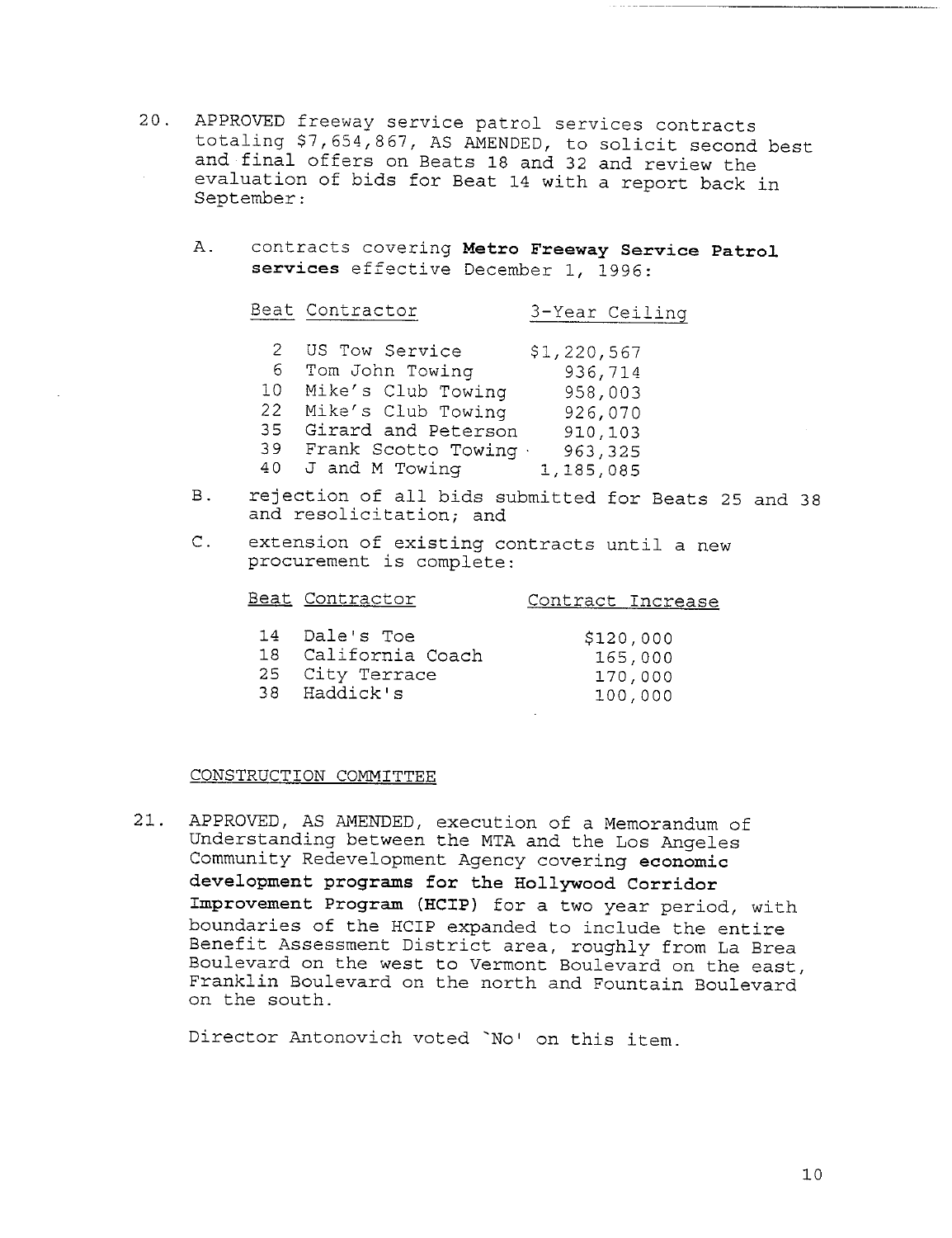- 22. CARRIED OVER for 30 days Change Order 188 for Contract B221 with Tutor/Saliba-Perini, Joint Venture, covering **night work restrictions at the box structure at the** Wilshire/Normandie Station on the Metro Red Line.
- 23. CARRIED OVER management approach for the restart of the final design for the Pasadena Blue Line (PBL) Director Antonovich indicated a Conflict of Interest.
- 24. WITHDRAWN BY STAFF completion of final design services for the Metro Red Line, East Side Extension. Director Antonovich indicated a Conflict of Interest.
- 25. APPROVED UNDER COMMITTEE AUTHORITY an increase to the Authorization for Expenditure (AFE) to Contract No. E0630 with High-Point Rendel **for Preconstruction** Survey **Services on the Metro Red Line, North Hollywood Corridor,** in the amount of \$500,000, for a revised total AEE amount of \$1,034,000.
- 26. APPROVED UNDER COMMITTEE AUTHORITY an increase to the Authorization for Expenditure (AFE) to Contract No. EN025 with Parsons Engineering Science, Inc. for **Environmental** Services support **for the Metro Red Line, Systemwide,** in the amount of \$200,000 for a revised AFE amount of \$642,500.

Director Antonovich indicated a Conflict of Interest.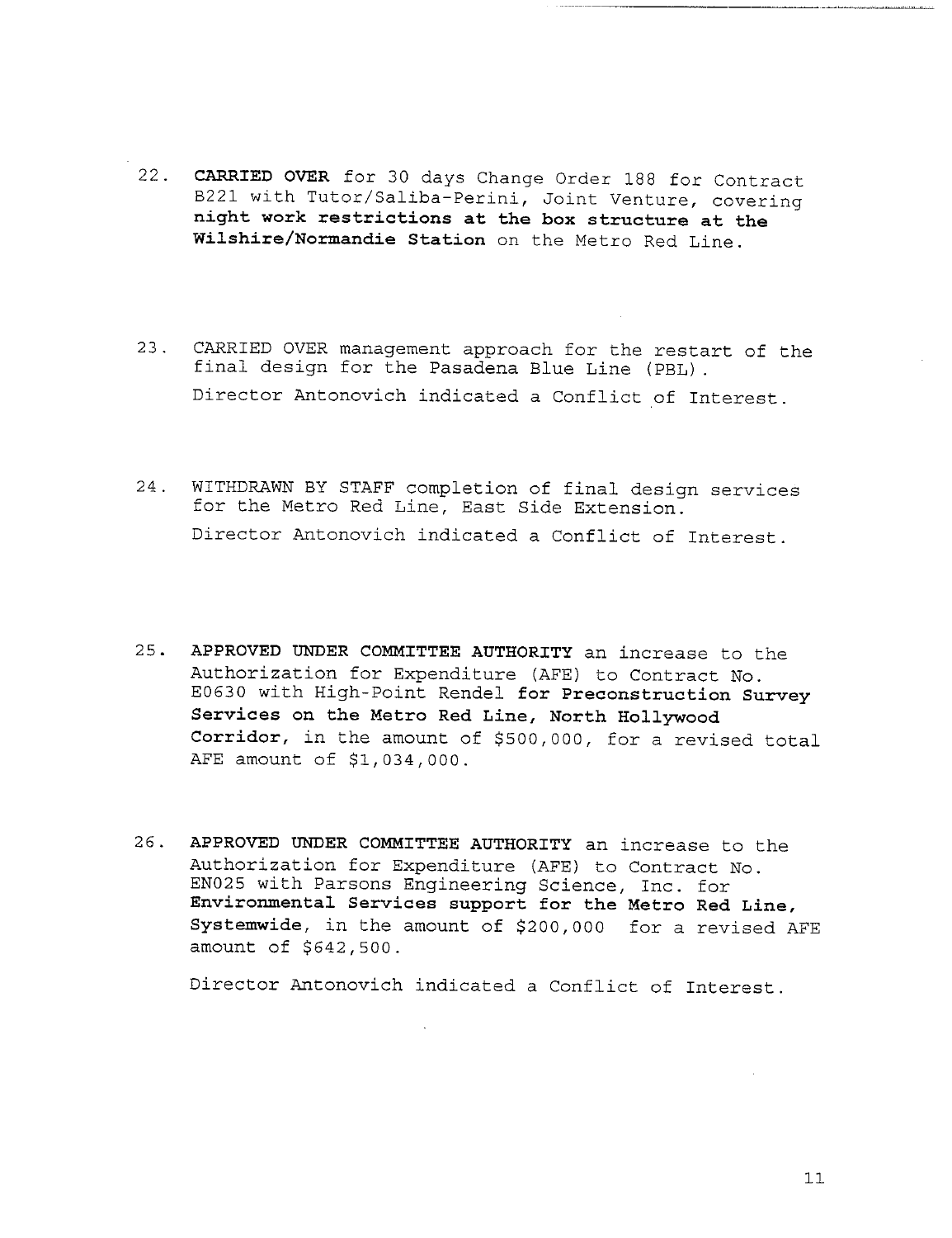- 27. WITHDRAWN BY STAFF Contract Work Order No. 7 to Contract Work Order No. MC021 with Anil Verma Associates for **Construction Management Services** for the placement and injection of cementitious grout on the Metro Red Line, Segment 1 Tunnels Phase III.
- 28. **APPROVED UNDER COMMITTEE AUTHORITY** Change Order No. 131 to Contract No. B231, with Tutor-Sa!iba/Perini for final quantity adjustments on the Metro Red Line, Wilshire/Western Station in the credit amount of \$315,420, which decreases the total contract value to \$60,587,465.
- 29. APPROVED ON CONSENT CALENDAR:
	- A. Change Order No. 12.00 to Contract No. C6435, with Adams & Smith, Macias, Joint Venture for **Retrofit of Steel and Concrete Bridges, on the Pasadena Blue Line, Lacy Street Bridge Fire Damage,** in the amount of \$1,241,000, increasing the total contract value to \$10,558,258 and
	- an increase to the AFE in the amount of \$1,300,000, **B**. for a revised total AFE amount of \$11,232,867.
- 30. CARRIED OVER to September Construction Committee an increase to the Authorization for Expenditure (AFE), Contract No. B215, with Tutor-Saliba Corporation, to fund in-process merited change orders covering concrete quantity adjustments, time extensions and other miscellaneous changes for the Metro Red Line, Wilshire/Vermont Station, Stage II.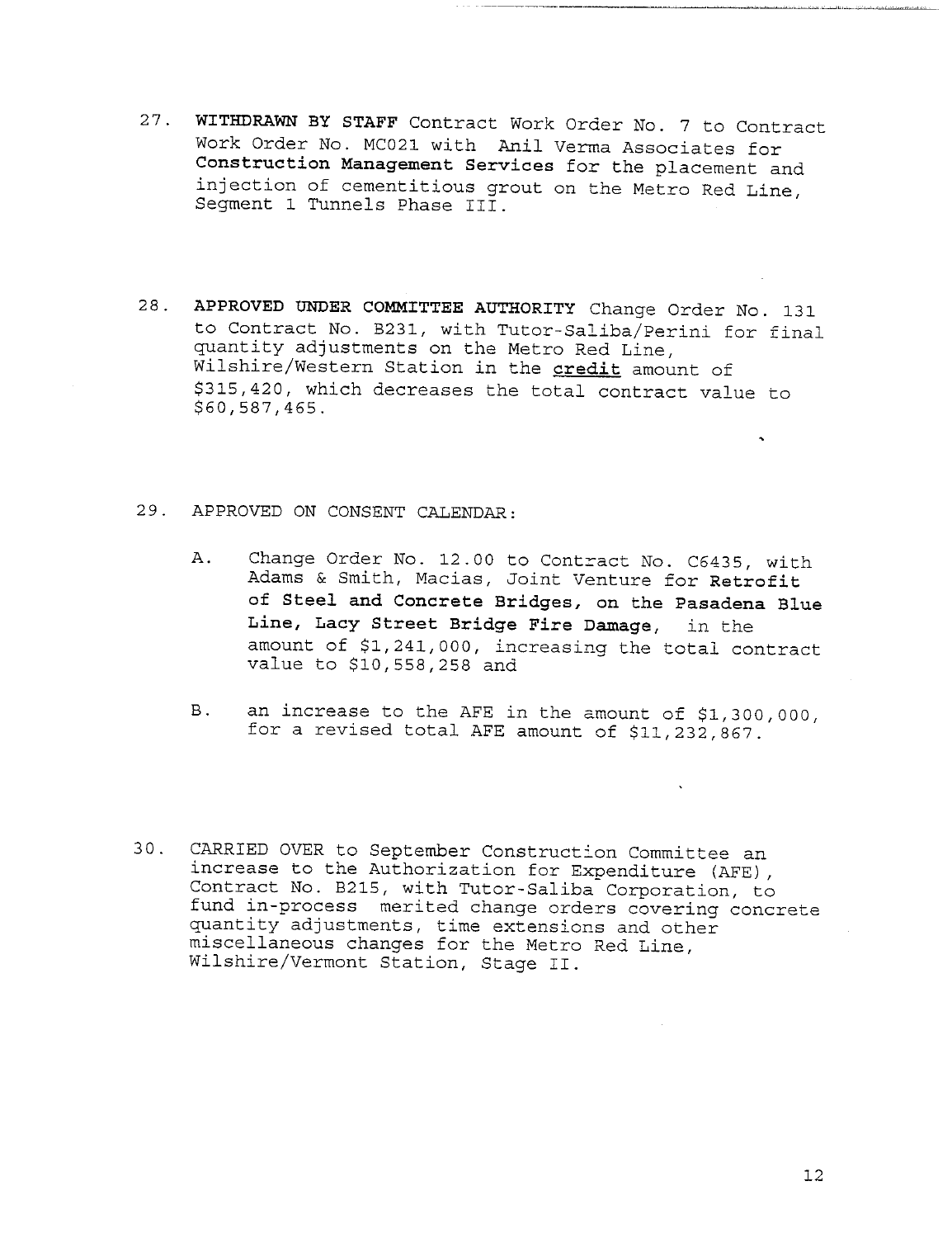- 31. APPROVED, AS AMENDED, Work Authorization Change Notice (WACN) No. 63.00 to Contract No. C0301 with Tutor-Saliba/Perini, Joint Venture, for deletion of **concrete liner at the Metro** Red Line, Hollywood/Highland Station **and** tunnels, a credit amount of \$3,700,000, decreasing the contingency in the amount of \$3,700,000 and decreasing the total contract value of \$68,002,226.
- 32. APPROVED ON CONSENT CALENDAR:
	- A. Work Authorization Change Notice (WACN) No. 41.00 to Contract No. C0311 with Traylor Brothers/ Frontier Kemper, Joint Venture, **covering concrete** liner for the Metro Red Line, Hollywood/Highland Station, for a not-to-exceed amount of \$3,700,000; and
	- **B**. an increase to the Authorization for Expenditure in the amount of \$3,700,000, for a total revised amount of \$148,463,000.
- 33. CARRIED OVER to September Construction Committee Work Authorization Change Notice (WACN) No. 86.01 to Contract No. C0301 with Tutor-Saliba/Perini, JV, covering increase to the temporary decking quantity **along Hollywood Boulevard and Mc Cadden Place.**
- 34° APPROVED ON CONSENT CALENDAR an increase to the Authorization for Expenditure (AFE) to Contract No. EN025 with Parsons Engineering Science, Inc. for **Environmental** Services support **for the Metro** Red Line, **North Hollywood Corridor** (MRL, NoHo), in the amount \$2,431,905 for a revised AFE amount of \$8,963,397.

Director Antonovich indicated a Conflict of Interest.